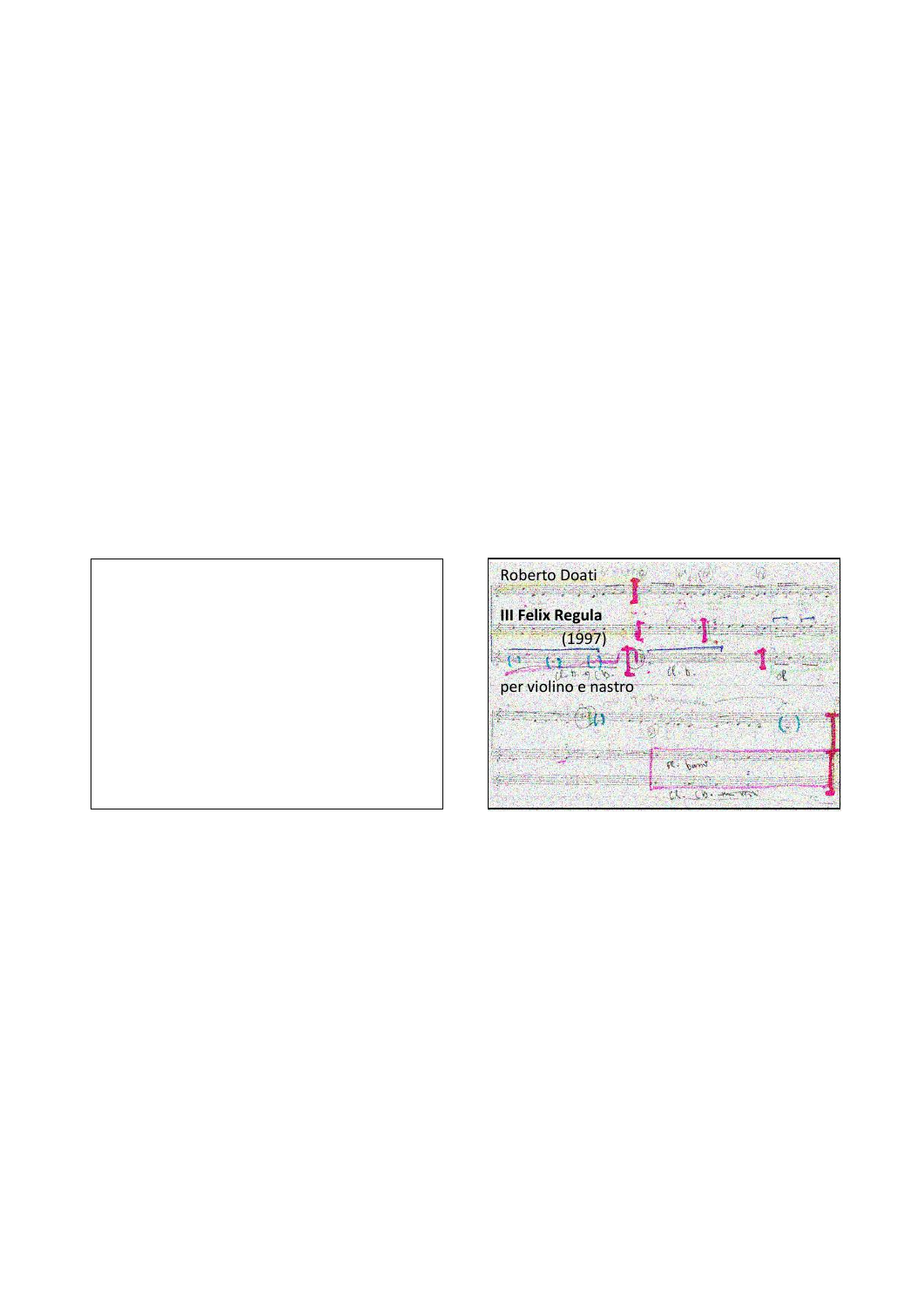*III Felix Regula* (1997) per violino e nastro magnetico *for violin and tape*

*Felix Regula* è un lavoro commissionato e realizzato presso il Centre de Recherches et Formation Musicales de Wallonie in Liegi. Quando ho ricevuto l'invito a realizzare un nuovo lavoro per strumenti ed elettronica, è stato naturale per me che vivo a Padova pensare a Johannes Ciconia (1340-1411); non solo perché il grande compositore e teorico proveniente da Liegi visse i suoi ultimi anni proprio a Padova, ma anche per il profondo legame fra musica e scienza che caratterizzò il suo lavoro e la sua vita. Il pensiero musicale che ho sviluppato nel corso di molti anni di utilizzo dell'informatica è fortemente improntato dalla nuova tecnologia. Per tecnologia intendo qui riferirmi non tanto allo strumento "macchina", quanto a un insieme di nuovi concetti e procedimenti scientifici per investigare e trasformare la natura.

La "natura" che viene trasformata in *Felix Regula* è un *virelai* di Ciconia (*Sus une fontayne*) che rappresenta per me un archetipo dell'interesse che molti compositori, del passato come del presente, hanno per i giochi di specchi. Nelle cinque differenti versioni che ho realizzato (*I*: clarinetto e nastro, *II*: flauto e nastro, *III*: violino e nastro, *IV*: nastro solo, *V*: violino, flauto, clarinetto, nastro e live electronics), ho spezzato e ricostruito la forma del *virelai* di Ciconia con riflessioni non solo fra gli strumenti, ma anche con il mio specchio preferito: la tecnologia informatica.

Le trasformazioni elettroniche dei suoni strumentali sono quindi concepite come una sorta di doppio di ciascuno strumento, ma distribuite temporalmente in modo differente per ogni versione secondo un *esprit de géométrie* peculiare del lavoro di Ciconia. Anche gli strumenti producono una sorta di trattamento acustico. Le altezze del *virelai* vengono infatti emesse con modalità e articolazioni tipiche della musica contemporanea (slap, multifonici, tongue ram, ecc.).

In *III Felix Regula* tutti i suoni prodotti dallo strumento sono stati trasformati e distribuiti simmetricamente intorno al centro della parte per violino, ma temporalmente dilatati. Così che le prime misure suonate dallo strumento verranno udite, trasformate elettronicamente, 50 secondi prima della loro reale esecuzione, mentre gli ultimi suoni elettronici si presentano circa 50 secondi dopo i loro originali acustici.

*Roberto Doati*

Felix Regula *is a work commissioned by and realized at the Centre de Recherches et Formation Musicales de Wallonie in Liège. When I received the invitation to realize a new piece with instruments and electronics it has been natural for me, living in Padova, to think to Johannes Ciconia (1340-1411). Not only because the great composer and theorician from Liège lived his last years in Padova, but also for the deep interaction between science and music there*  is in his life and work. As a composer working with computer since long time, I developed a musical thought shaped on *this new technology. As technology I do not simply mean here the machine. I am referring to an ensemble of new scientific procedures to investigate and transform the nature.*

*The "nature" to be transformed in* Felix Regula *is a* virelai *by Ciconia (*Sus une fontayne*) which represents for me an archetype of the interest many composers had and still have on mirror games. So in the five different versions of the piece I realized* (I: *clarinet and tape*, II: *flute and tape*, III: *violin and tape*, IV: *tape solo*, V*: violin, flute, clarinet, tape and live electronics) I broke and rebuilt the form of the Ciconia* virelai *with musical istruments mirroring not only each other, as in the music of the past, but also in my preferred mirror: the computer technology.*

*The computer transformations of the instrumental sounds are therefore conceived as a sort of double of each instrument, but in each version differently disposed in time according the* esprit de géométrie *peculiar of Ciconia"s work. The instruments act also as acoustical "transformer", as the original pitches of the Ciconia"song are changed as concern the modalities of their emission using instrumental contemporary techniques (slap, tongue ram, multiphonics, etc.).*

*In* III Felix Regula *all the sounds produced by the instrument are transformed and simmetrically distributed time stretched around the centre of the violin part. So the first measures of the violin are heard electronically transformed 50 seconds before the live instrument, and the last electronics sounds are presented 50 seconds after their acoustical source.*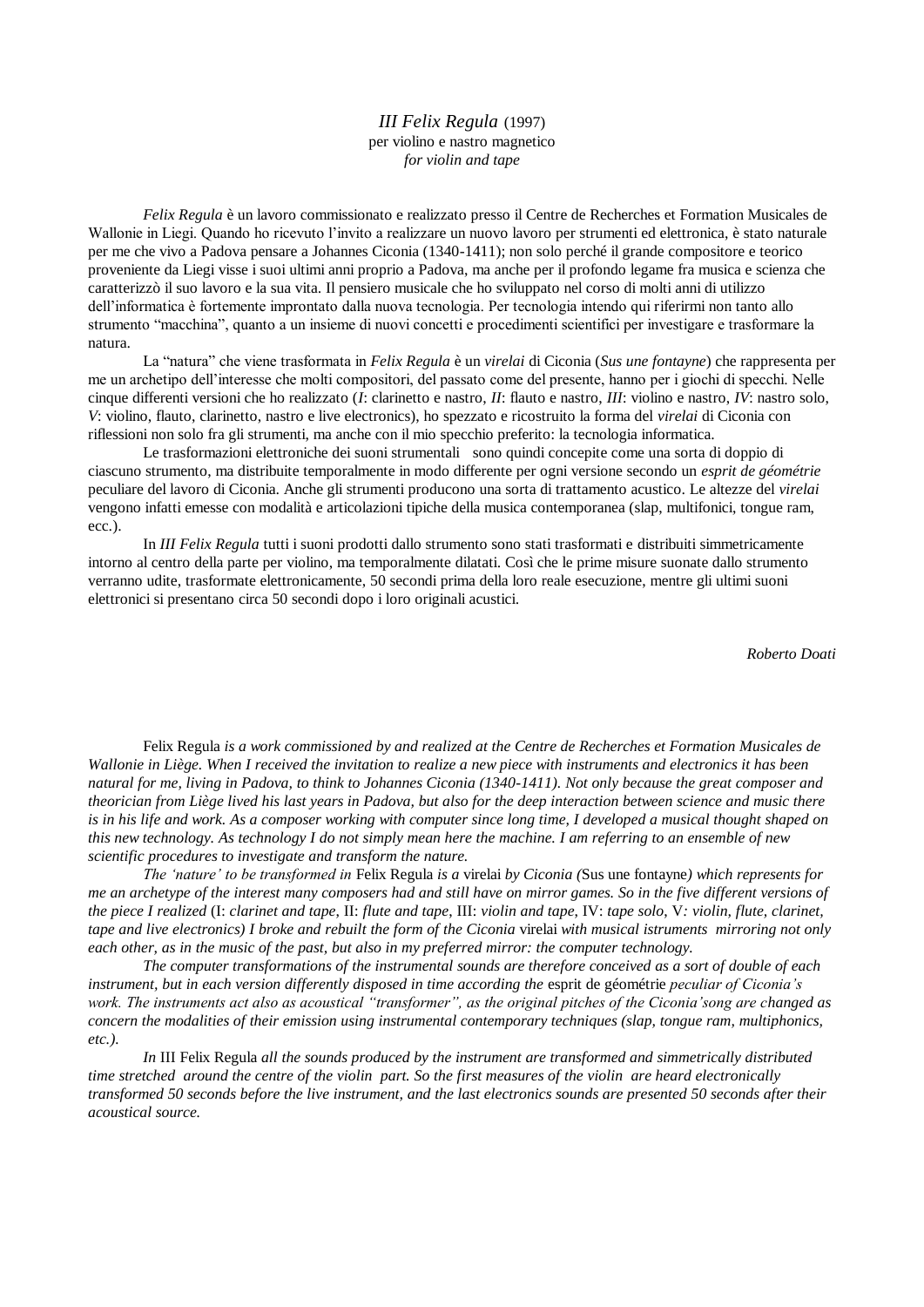### NOTE TECNICHE

L'opera è stata realizzata presso il Centre de Recherches et Formation Musicales de Wallonie di Liège su Power Mac e con i programmi Audiosculpt v. 1.21 (IRCAM) e Lemur Pro 4.0.1 (CERL Sound Group, University of Illinois). Tutti i suoni di violino trattati sono eseguiti da Izumi Okubo. All'esecutore viene fornita una registrazione della sola parte elettronica e una registrazione dell'insieme strumento-nastro. Occorre tenere presente che il livello dello strumento in quest'ultima è leggermente più forte rispetto a quanto dovrà essere in concerto (dove elettronica e strumento si devono con-fondere), e ciò per consentire un agevole studio all'interprete. La parte elettronica è in stereofonia e senza alcun riverbero; sarà cura dell'interprete alla regia del suono distribuirla spazialmente a piacere con il sistema a disposizione (minimo: una linea di ritardo breve fra i canali) e conferirle una quantità di riverbero limitata e adeguata all'acustica della sala, con l'obiettivo di fondere le due sorgenti: l'acustica e l'elettronica.

Per l'esecuzione contattare il compositore al seguente indirizzo:

Roberto Doati, salita pietraminuta 19/9a, 16136 Genova Tel.: ++39.010.8601250 E-mail: r.doati@fastwebnet.it

### *TECHNICAL NOTES*

*The work has been realized at the Centre de Recherches et Formation Musicales de Wallonie di Liège on a Power Mac with Audiosculpt v. 1.2* $\beta$ *1 (IRCAM) and Lemur Pro 4.0.1 (CERL Sound Group, University of Illinois). All the violin sounds processed are played by Izumi Okubo. The performer will be provided with a recording of the electronic part and a recording of instrument + electronics. The instrument level in the latter is louder than it must be in concert (where acoustic and electronic parts must be fused). This is done on purpose for better study of the interaction instrument/tape. The tape is recorded stereo, no riverberation. During the performance it will be necessary to give some space (*ad libitum*) according the system available (minimum: a little delay line between the channels). Also a reverberation could be added, if necessary, with the aim to fuse in one ambience instrument and electronics.*

*For the performance of this work please contact the composer at the following address: Roberto Doati, salita pietraminuta 19/9a, 16136 Genova - Tel.: ++39.010.8601250 E-mail: r.doati@fastwebnet.it*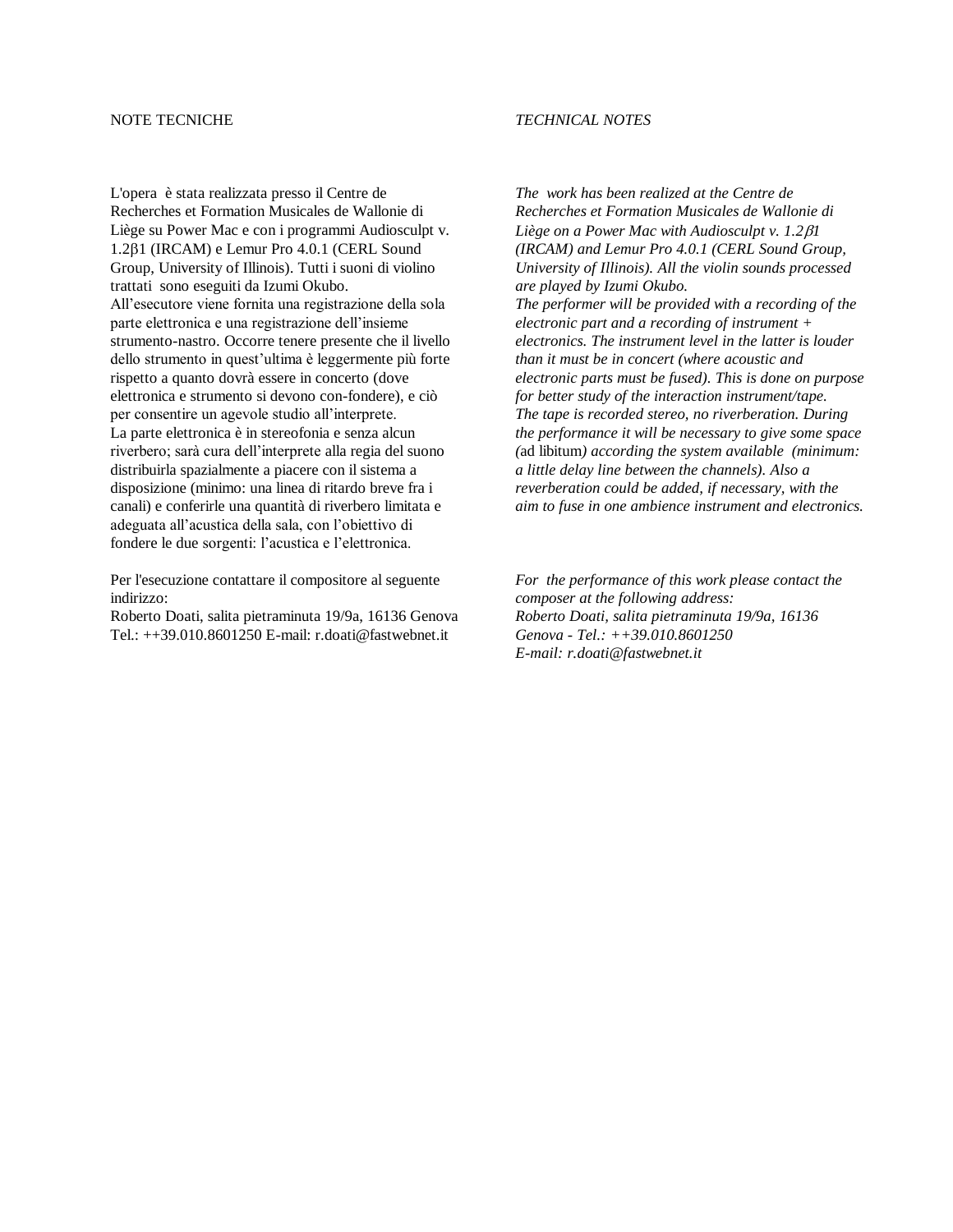#### PARTE PER VIOLINO

#### **VIOLIN**

Segni usati Key to signs used



d

il più veloce possibile, ordine delle note indicate a piacere ma senza ripetizioni, per tutta la durata della battuta as fast as possible for the whole measure. Note order ad libitum but without repetitions

1/4 di tono sopra raised 1/4 tone

1/4 di tono sotto lowered 1/4 tone

tremolo d'arco bow tremolo

tirare premendo la corda seguendo l'indicazione del portamento sulla nota  $\bigcup_{\mathcal{F}}$ oppure  $\bigcup_{j=1}^{\infty}$  ); risulta un leggero portamento pull off the string according the direction on the note ( $\sqrt{2}$  or  $\sqrt{3}$ ). Results a slight portamento

glissando senza definizione della nota  $\geq d'$ arrivo gliding towards not defined pitch

suono a metà tra fondamentale e armonico (pressione delle dita m.s. maggiore che per ottenere armonici)

between fundamental sound and harmonic (l.h. finger pressure stronger than for harmonics)

aumentare gradualmente la pressione del dito gradually increasing the finger pressure

armonici naturali natural harmonics

armonici artificiali artificial harmonics

 $\Diamond \pi$  si intenda nota + armonico  $\sqrt{m}$  note + harmonic

armonico il più acuto possibile, quasi al ponticello highest harmonic (not definite pitch) quite at the bridge

sequenza aleatoria di armonici il più possibile acuti harmonics (as high as possible) random sequence

martellato

bridge

percussione delle dita m.s. nella posizione indicata, senza arco

l.h. finger percussion on the fingerboard, no bow

spazzolato: l'arco scivola leggero e veloce con movimento obliquo dalla tastiera al

ponticello brushing: light and fast sliding of the bow with oblique motion from fingerboard to the

spazzolato dal ponticello alla tastiera

brushing from bridge to fingerboard

spazzolato continuo fra tastiera e ponticello continuous brushing between the fingerboard and the bridge

oltre il ponticello beyond the bridge